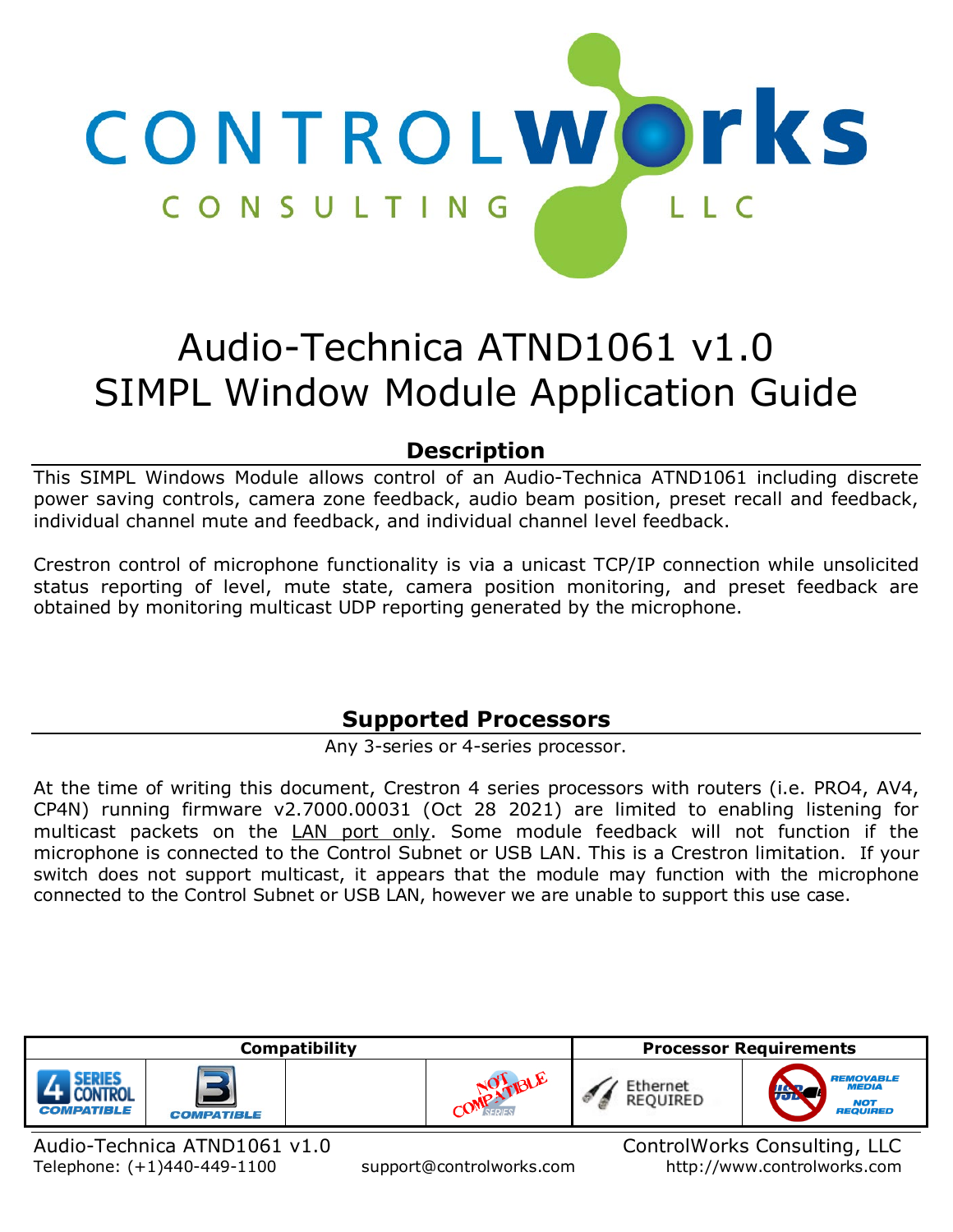# Contents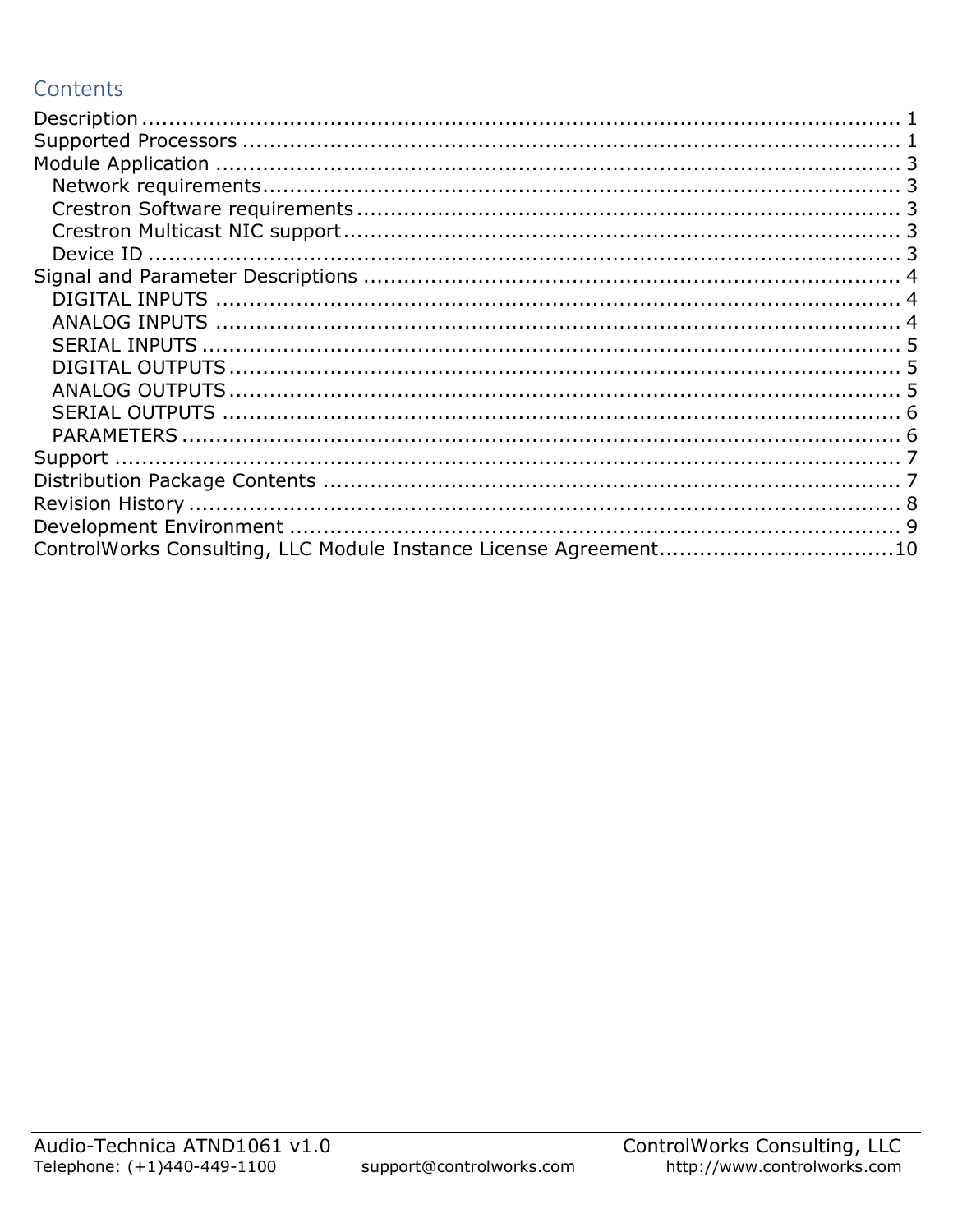### <span id="page-2-1"></span><span id="page-2-0"></span>**Network requirements**

The Crestron processor must be able to connect to the ATND1061 on the configured TCP Port (default 17300, can be changed using Audio-Technica DMM tool). Most feedback is received via Multicast on a UDP port (default port 17000 and group 239.0.0.100); the network must be appropriately configured to support multicast and in most cases the ATND1061 and Crestron processor must reside on the same VLAN for feedback to properly work.

#### <span id="page-2-2"></span>**Crestron Software requirements**

Crestron 4 series processors with routers (i.e. PRO4, AV4, CP4N) must be running firmware v2.7000.00031 (Oct 28 2021) or later to enable the multicast functions of this module. Additionally, Crestron Database 209.00 or greater is required.

### <span id="page-2-3"></span>**Crestron Multicast NIC support**

At the time of writing this document, Crestron 4 series processors with routers (i.e. PRO4, AV4, CP4N) running firmware v2.7000.00031 (Oct 28 2021) are limited to enabling listening for multicast packets on the LAN port only. Some module feedback will not function if the microphone is connected to the Control Subnet or USB LAN. This is a Crestron limitation. If your switch does not support multicast, it appears that the module may function with the microphone connected to the Control Subnet or USB LAN, however we are unable to support this use case.

### <span id="page-2-4"></span>**Device ID**

Using the DMM tool, you must assign a unique identifier to each microphone that will send multicast updates. If multiple microphones share the same Device ID and same Multicast Group, feedback will be duplicated and incorrect.

#### **Knowledge Base**

Please be sure to visit our Knowledge Base for additional information that can assist in developing your solutions.<http://controlworks.com/ResourceLibrary/KnowledgeBase.aspx>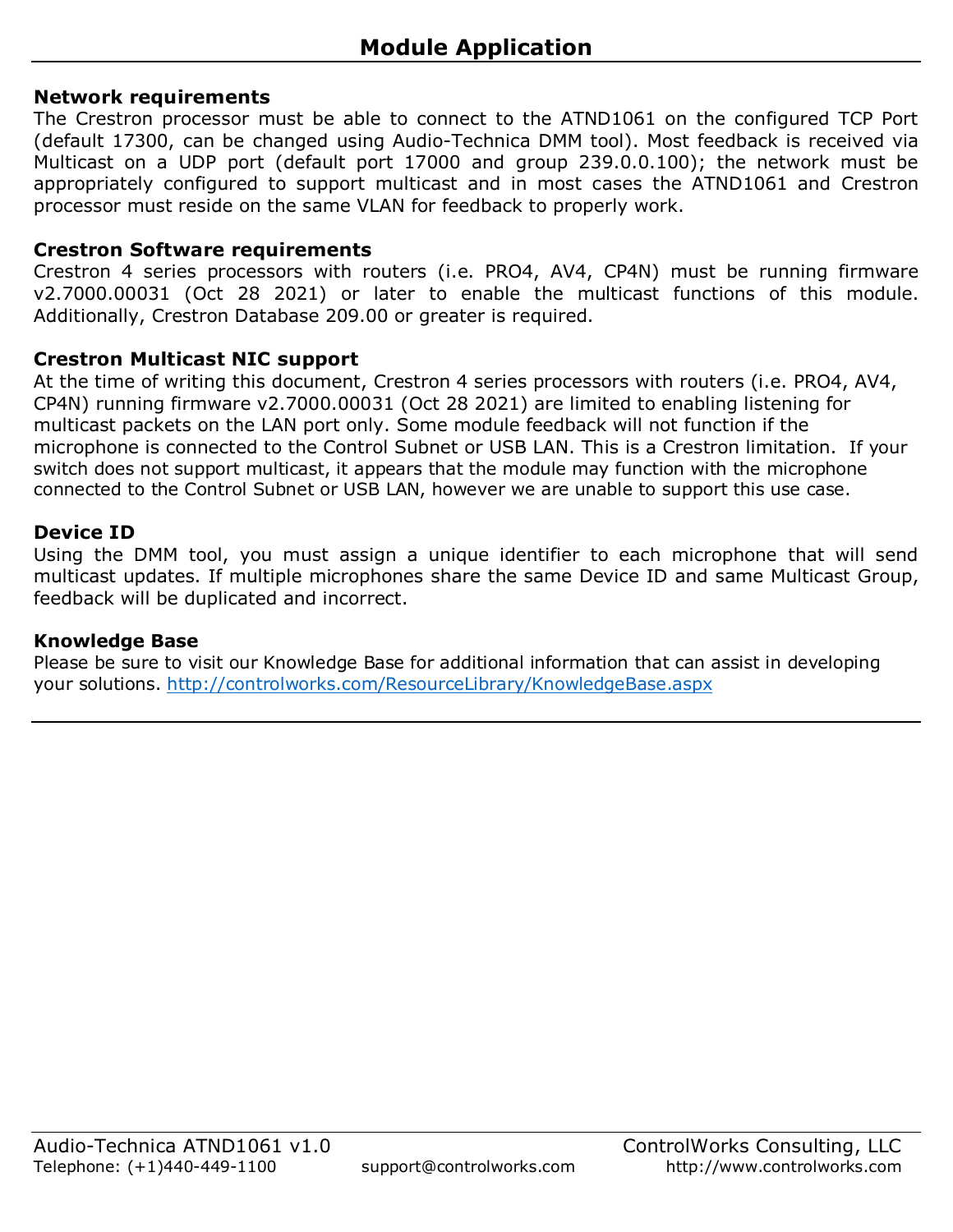# **Signal and Parameter Descriptions**

Bracketed signals such as "[signal\_name]" are optional signals

### <span id="page-3-1"></span><span id="page-3-0"></span>**DIGITAL INPUTS**

|                                                                                         | Setting low stops debug messages from being printed.         |
|-----------------------------------------------------------------------------------------|--------------------------------------------------------------|
|                                                                                         | Note that if camera or audio notifications are on, this      |
|                                                                                         | will cause a significant load on the processor.              |
|                                                                                         | pulse to connect to the ATND1061. The module will            |
|                                                                                         | attempt to open a TCP socket to the device, as well as       |
|                                                                                         |                                                              |
|                                                                                         | attempt to enable the multicast server.                      |
|                                                                                         | pulse to disconnect from the ATND1061. This will             |
|                                                                                         | disconnect the TCP socket as well as disable the UDP         |
|                                                                                         | server.                                                      |
|                                                                                         |                                                              |
|                                                                                         |                                                              |
|                                                                                         | will exit identify mode after 5 seconds.                     |
| [enable_camera_control_notifications]                                                   | latch hi to enable camera control notifications. Latching    |
|                                                                                         | low will disable notifications. Since camera control         |
|                                                                                         | notifications result in significant traffic, and thus a      |
|                                                                                         | significant amount of processing, it is strongly             |
|                                                                                         | recommended to only enable this as needed. Note that         |
|                                                                                         | there is no way to set this state when the device is in      |
|                                                                                         |                                                              |
|                                                                                         | power save mode.                                             |
|                                                                                         | .pulse to recall a preset on the device.                     |
| [enable_audio_level_notifications]latch high to enable audio level notifications. Since |                                                              |
|                                                                                         | audio level notifications result in significant traffic, and |
|                                                                                         | thus a significant amount of processing, it is strongly      |
|                                                                                         | recommended to only enable this as needed. Note that         |
|                                                                                         | there is no way to set this state when the device is in      |
|                                                                                         | power save mode.                                             |
|                                                                                         | pulse to mute all input and output channels. This mute       |
|                                                                                         | is independent of any individual channel mute.               |
|                                                                                         | pulse to mute, unmute, or toggle the mute state of the       |
|                                                                                         | desired channel.                                             |
|                                                                                         |                                                              |
| <b>ANALOG INPUTS</b>                                                                    |                                                              |
|                                                                                         |                                                              |
|                                                                                         | Typically used in systems that utilize configuration files   |
|                                                                                         | for specific connectivity                                    |

<span id="page-3-2"></span>

|                                              | for specific connectivity.                                 |
|----------------------------------------------|------------------------------------------------------------|
| [multicast_port_override]                    | Used to override the Multicast Port Number Parameter.      |
|                                              | Typically used in systems that utilize configuration files |
|                                              | for specific connectivity.                                 |
| [multicast_ethernet_adapter_override]        | Used to override the Multicast Ethernet Adapter.           |
|                                              | Parameter. Typically used in systems that utilize          |
|                                              | configuration files for specific connectivity.             |
|                                              | 0d=EthernetLANAdapter, 1d=EthernetLAN2Adapter,             |
|                                              | 2d=EthernetCSAdapter, 3d=EthernetWIFIAdapter.              |
|                                              | Values out of range will default to EthernetLANAdapter.    |
| [camera_control_notification_interval_in_ms] | Initialize to a time in ms to receive unsolicited updates. |
|                                              | for camera control notifications. 1d=1ms. It is            |
|                                              | recommended to use 500d or greater as anything less        |
|                                              | can create a significant load on the processor.            |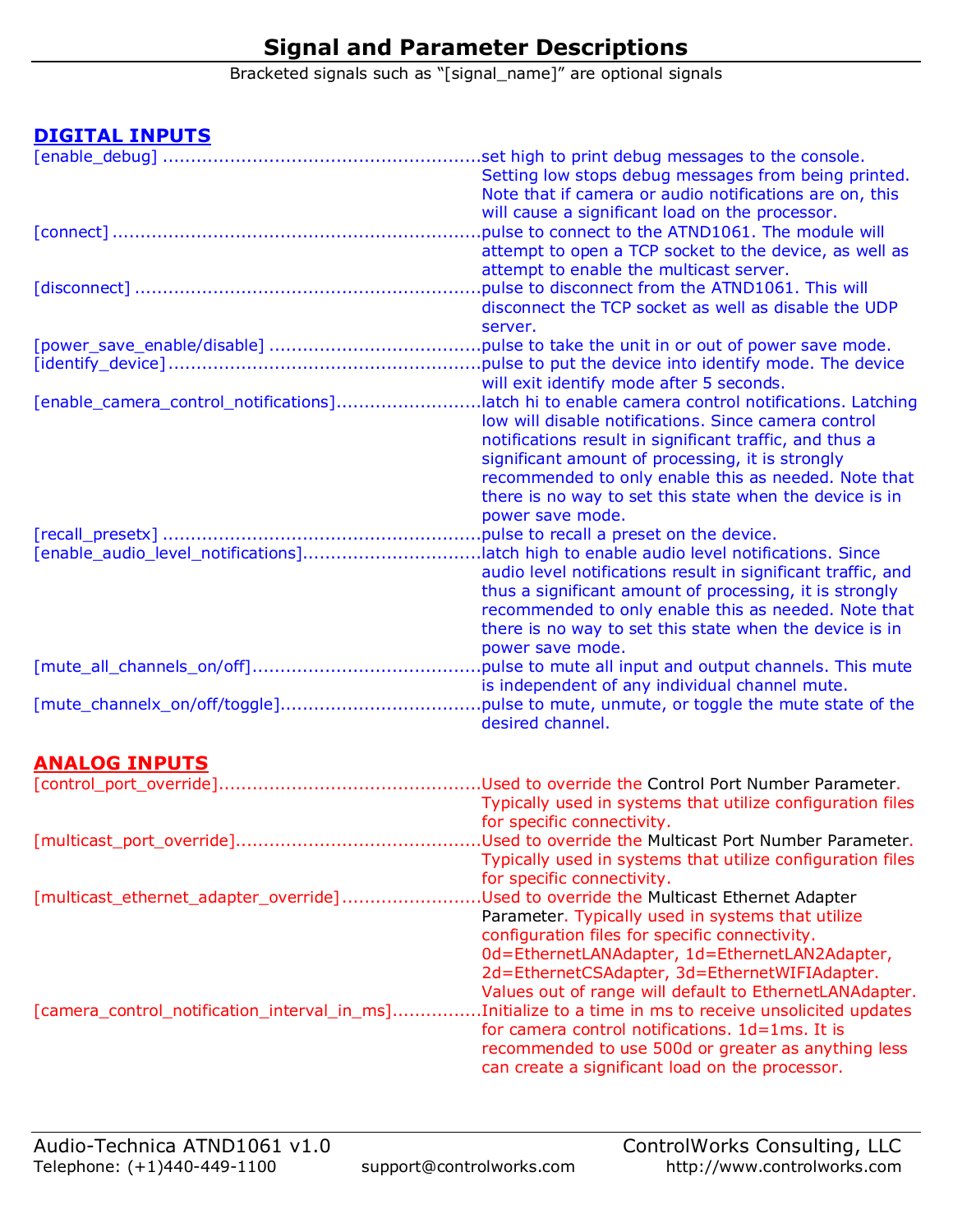<span id="page-4-0"></span>

| [audio_level_notification_interval_in_ms] Initialize to a time in ms to receive unsolicited updates | for audio level notifications. 1d=1ms. It is<br>recommended to use 500d or greater as anything less<br>can create a significant load on the processor.              |
|-----------------------------------------------------------------------------------------------------|---------------------------------------------------------------------------------------------------------------------------------------------------------------------|
| <b>SERIAL INPUTS</b>                                                                                |                                                                                                                                                                     |
| [control_ip_address_or_hostname_override\$] Used to override the Control IP Address or Hostname     | Parameter input. Typically used in systems that utilize<br>configuration files for specific connectivity.                                                           |
| [multicast_ip_address_override\$]                                                                   | Used to override the Multicast IP Address or Hostname.<br>Parameter input. Typically used in systems that utilize<br>configuration files for specific connectivity. |
|                                                                                                     | serial used to set the name of a preset. Sending any<br>string will set the name, send the entire string at one<br>time.                                            |

# <span id="page-4-1"></span>**DIGITAL OUTPUTS**

|                                                                                                   | High when the module is connected to the microphone. |
|---------------------------------------------------------------------------------------------------|------------------------------------------------------|
|                                                                                                   | over TCP/IP.                                         |
|                                                                                                   |                                                      |
|                                                                                                   | way to poll for the initial state.                   |
| [camera_control_notfication_enabled_fb]High when camera control notifications are enabled.        |                                                      |
| [camera_control_notification_speaker_found_fb] High when a speaker is found within a camera       |                                                      |
|                                                                                                   | boundary.                                            |
| [camera_control_notification_beam_channel_x_fb]                                                   | High when the speaker is found within a specific.    |
|                                                                                                   | microphone beam boundary. Note that                  |
|                                                                                                   | [camera_control_notfication_enabled_fb] must be      |
|                                                                                                   | enabled for these values to update.                  |
| [camera_control_notification_camera_number_x_fb]High when the speaker is found within a specific  |                                                      |
|                                                                                                   | camera boundary. Note that                           |
|                                                                                                   | [camera_control_notfication_enabled_fb] must be      |
|                                                                                                   | enabled for these values to update.                  |
|                                                                                                   | .High when this preset has been recalled.            |
| [mute_all_channels_on/off_fb] High when the mute all channels function is on or off.              |                                                      |
|                                                                                                   |                                                      |
| [channelx_level_meter_indicator_levelx_fb] Level1-5 outputs provide a graphical representation of |                                                      |
|                                                                                                   | the channel level. See demo program for example.     |
|                                                                                                   | Note that [channel_level_reporting_enabled_fb] must  |
|                                                                                                   | be enabled for these values to update.               |
|                                                                                                   |                                                      |

### <span id="page-4-2"></span>**ANALOG OUTPUTS**

|                                                 | $C_{\text{c}}$ $\frac{110}{2}$ $\frac{110}{2}$ $\frac{110}{2}$ $\frac{110}{2}$ $\frac{110}{2}$ |
|-------------------------------------------------|------------------------------------------------------------------------------------------------|
|                                                 | [camera_control_notfication_enabled_fb] must be<br>enabled for these values to update.         |
| [camera_control_notification_camera_number_fb]  | Indicates the speakers current camera area. Note that                                          |
|                                                 | [camera_control_notfication_enabled_fb] must be<br>enabled for these values to update.         |
| [camera_control_notification_rotation_fb]       | Indicates the speakers current rotation. Note that                                             |
|                                                 | enabled for these values to update.                                                            |
|                                                 | [camera_control_notfication_enabled_fb] must be                                                |
| [camera_control_notification_angle_fb]          | Indicates the speakers current angle. Note that                                                |
|                                                 | enabled for these values to update.                                                            |
|                                                 | that [camera_control_notfication_enabled_fb] must be                                           |
| [camera_control_notification_beam_channel_fb]   | Indicates the speakers current beam position. Note                                             |
| [camera_control_notification_interval_in_ms_fb] | Indicates the current notification interval in ms.<br>$1d = 1ms$ .                             |
|                                                 |                                                                                                |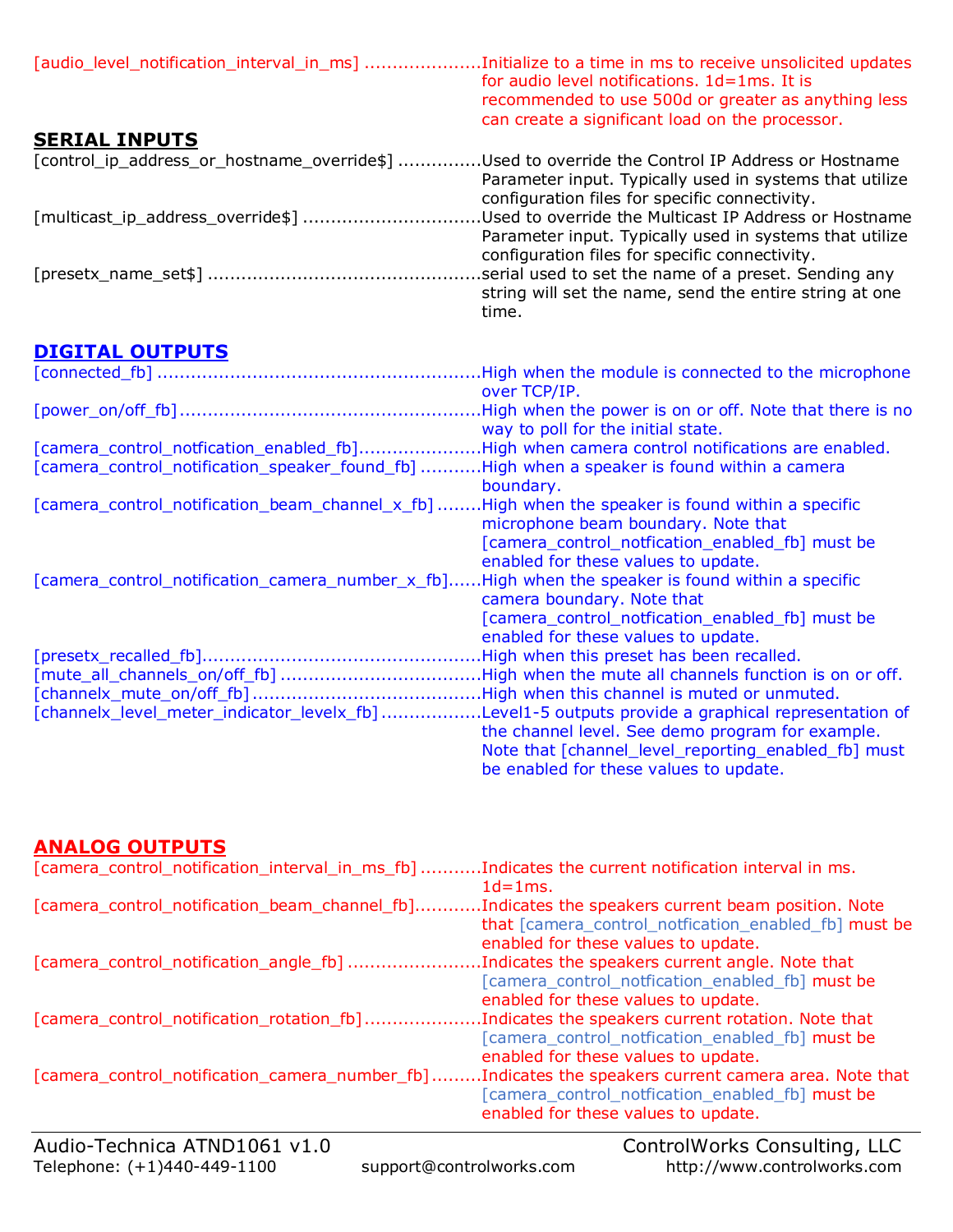| [audio_level_notification_interval_in_ms_fb]Indicates the current audio level notification interval in |                                                     |
|--------------------------------------------------------------------------------------------------------|-----------------------------------------------------|
|                                                                                                        | $ms. 1d=1ms.$                                       |
| [channelx_level_meter_0%-100%_fb]Indicates the channels current level in percent 0-                    |                                                     |
|                                                                                                        | 65535d. Note that                                   |
|                                                                                                        | [channel_level_reporting_enabled_fb]must be enabled |
|                                                                                                        | for these values to update.                         |

### <span id="page-5-0"></span>**SERIAL OUTPUTS**

| helpful for debugging if there is more than one        |
|--------------------------------------------------------|
| microphone on the same network. Using the DMM tool,    |
| you must assign a unique identifier to each microphone |
| that will send multicast updates. If multiple          |
| microphones share the same Device ID and Multicast     |
| Group, feedback will be duplicated and incorrect.      |
|                                                        |
|                                                        |
|                                                        |
|                                                        |

### <span id="page-5-1"></span>**PARAMETERS**

| 17300d. |
|---------|
|         |
| 17000d. |
|         |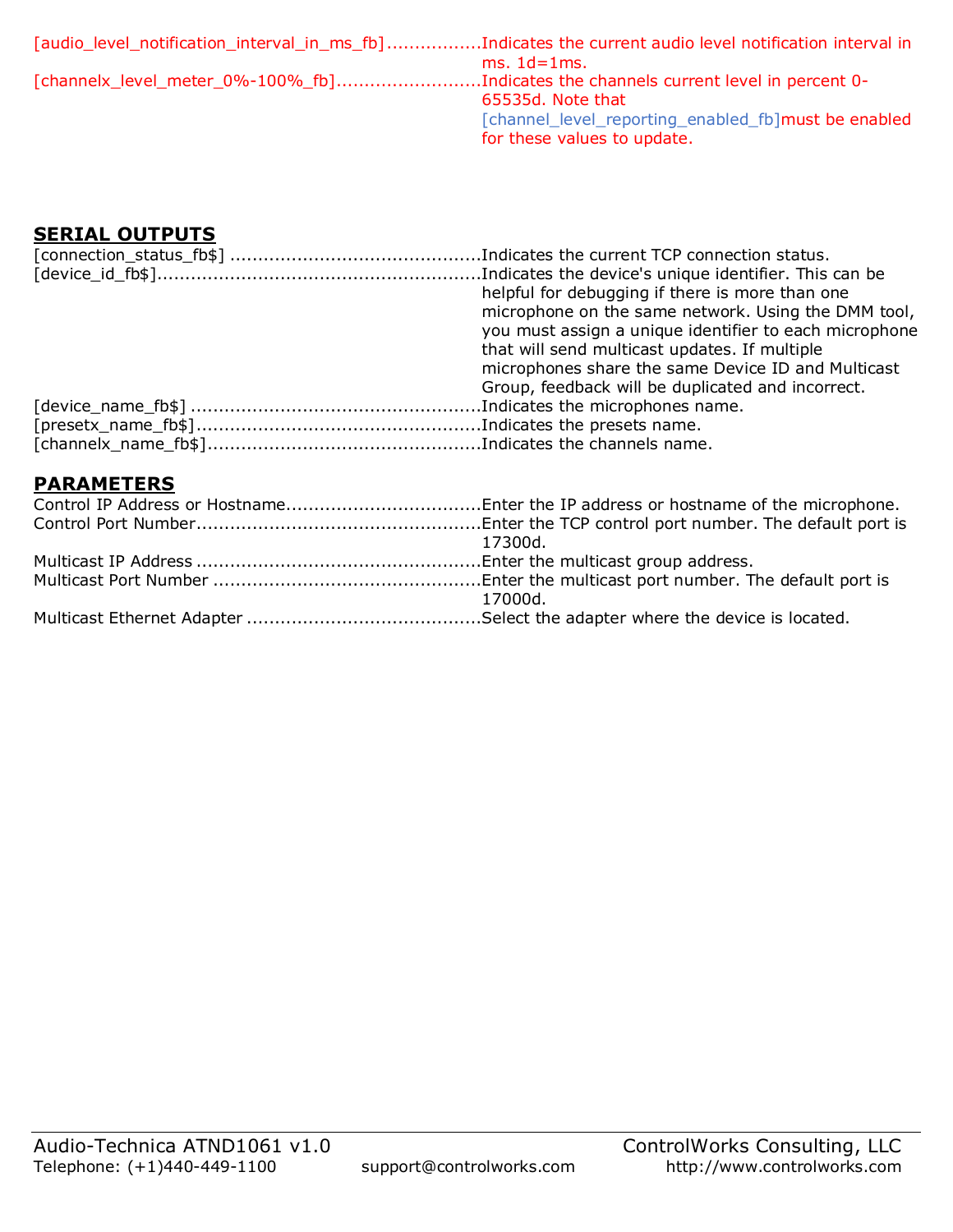<span id="page-6-0"></span>This module is supported by ControlWorks Consulting, LLC. Should you need support for this module please email support@controlworks.com or call us at 440-449-1100. ControlWorks normal office hours are 9 AM to 5 PM Eastern, Monday through Friday, excluding holidays.

Before calling for support, please ensure that you have loaded and tested operation using the included demonstration program and touchpanel(s) to ensure that you understand the correct operation of the module. It may be difficult for ControlWorks to provide support until the demonstration program is loaded.

Updates, when available, are automatically distributed via email notification to the address entered when the module was purchased. In addition, updates may be obtained using your username and password at [https://www.controlworks.com/Customers/Login.aspx.](https://www.controlworks.com/Customers/Login.aspx)

# **Distribution Package Contents**

<span id="page-6-1"></span>The distribution package for this module should include:

| <b>Distribution Contents</b>                           |                                                  |
|--------------------------------------------------------|--------------------------------------------------|
| Audio-Technica_ATND1061_v1.0_(ControlWorks).umc        | Crestron User Module.                            |
| Audio-Technica_ATND1061_Engine_v1.0_(ControlWorks).usp | SIMPL+ file used within the<br>processor module. |
| Audio-Technica_ATND1061_Engine_v1.0_(ControlWorks).ush | SIMPL+ header file.                              |
| AudioTechnicaATND1061.clz                              | SIMPL# Library                                   |
| Audio-Technica_ATND1061_v1.0_(ControlWorks).smw        | Demo program for PRO3 processor                  |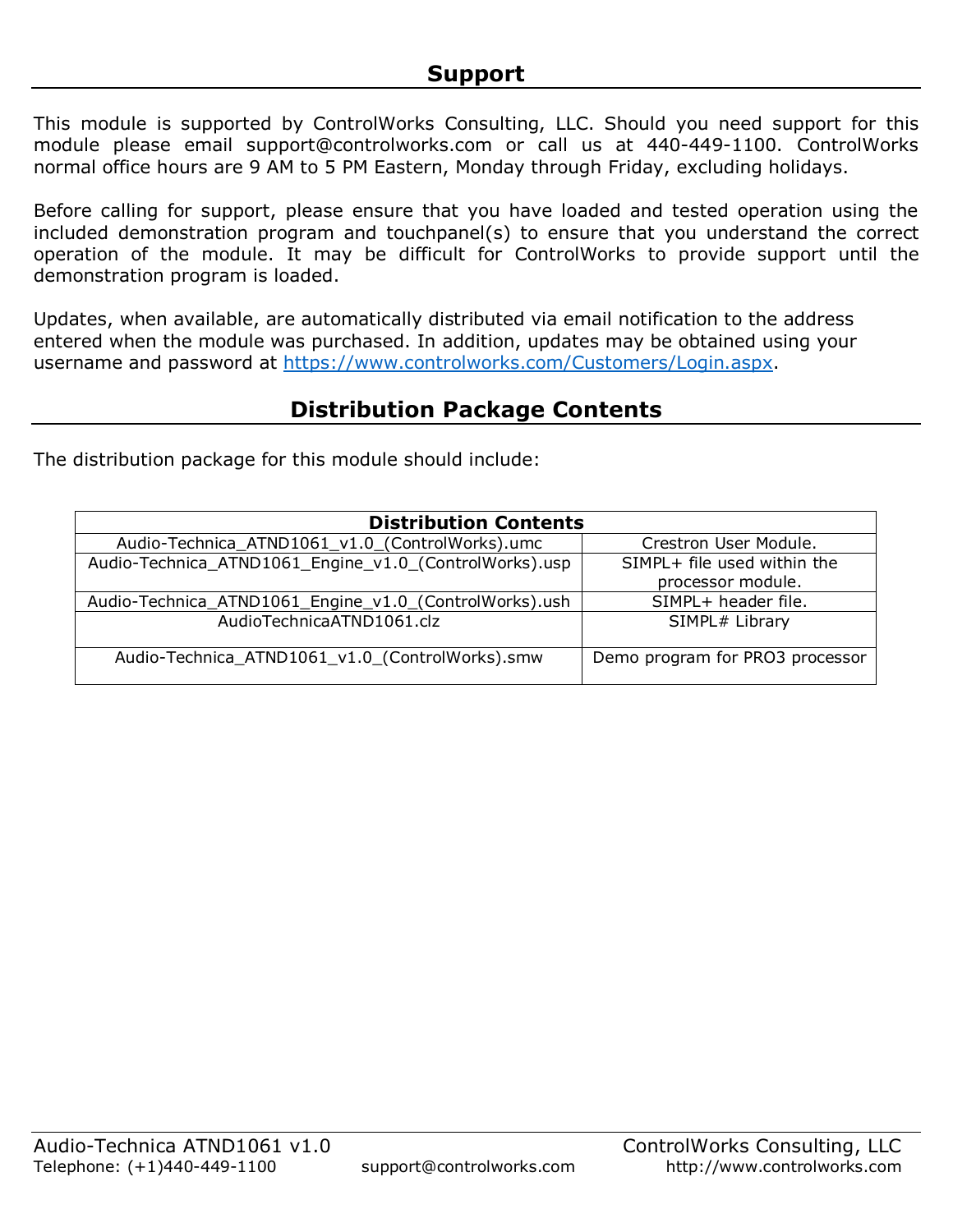<span id="page-7-0"></span>V1.0 caleb@controlworks.com 2022.09.22 -initial release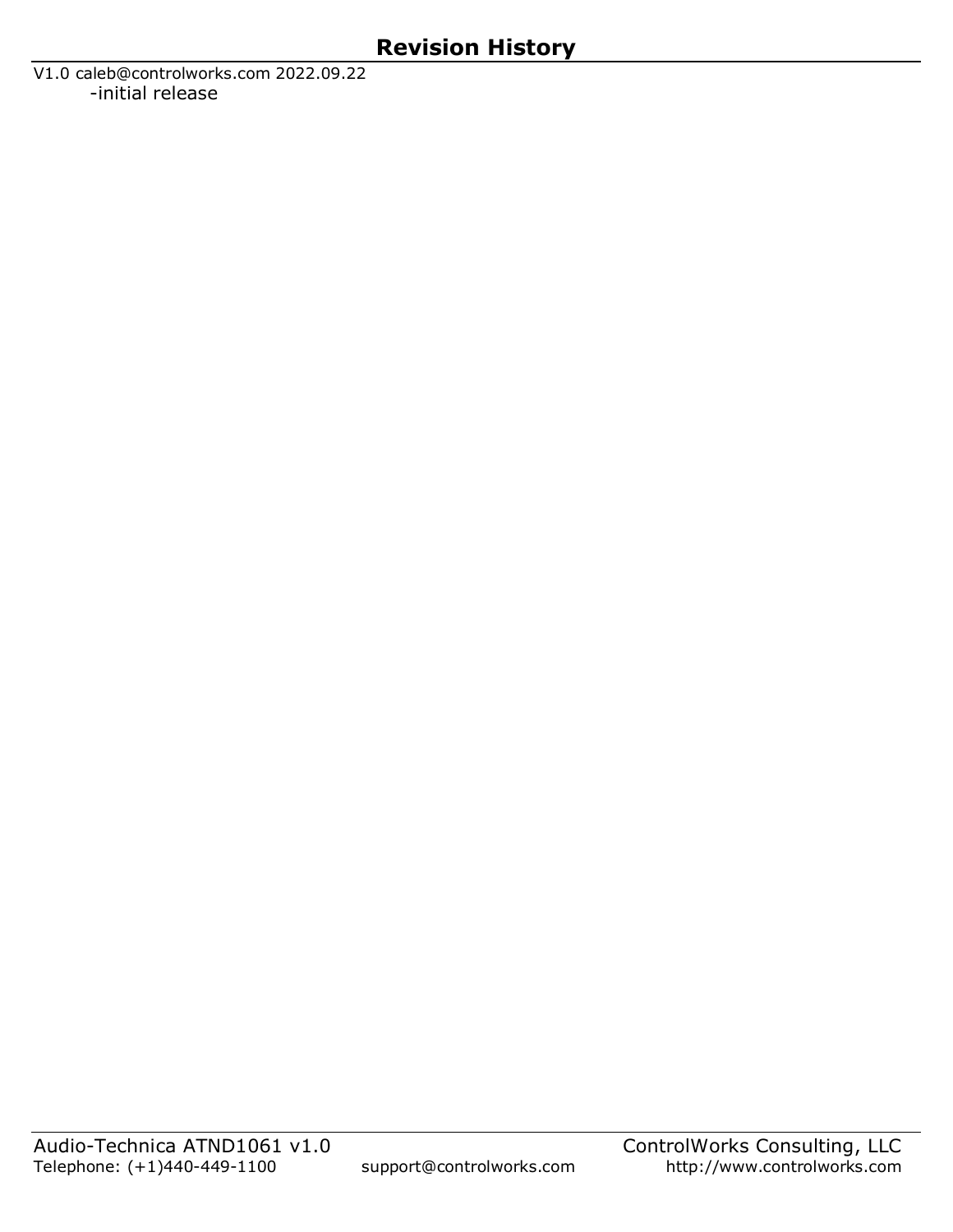# **Development Environment**

<span id="page-8-0"></span>This Module and Driver version was developed on the following hardware and software. Different versions of hardware or software may or may not operate properly. If you have questions, please contact us.

| <b>Manufacturer Hardware</b>   | <b>Software Version</b>           |
|--------------------------------|-----------------------------------|
| <b>ATND1061</b>                | 1.0.2                             |
|                                |                                   |
| <b>Crestron Hardware</b>       | <b>Firmware Version</b>           |
| Crestron PRO4 Processor        | v2.7000.00031                     |
| Crestron CP3 Processor         | v1.8000.4522.24170                |
| <b>Software</b>                | <b>Software Version</b>           |
| <b>SIMPL Windows</b>           | 4.17 (build: 4.1700.03)           |
| Vision Tools Pro-e             | 6.2.00                            |
| <b>Smart Graphics Controls</b> | 2.15.04.01                        |
| <b>Crestron Database</b>       | 209.00 (build: 209.0000.002.00)   |
| Device Database                | 200.130 (build: 200.13000.003.00) |
|                                |                                   |